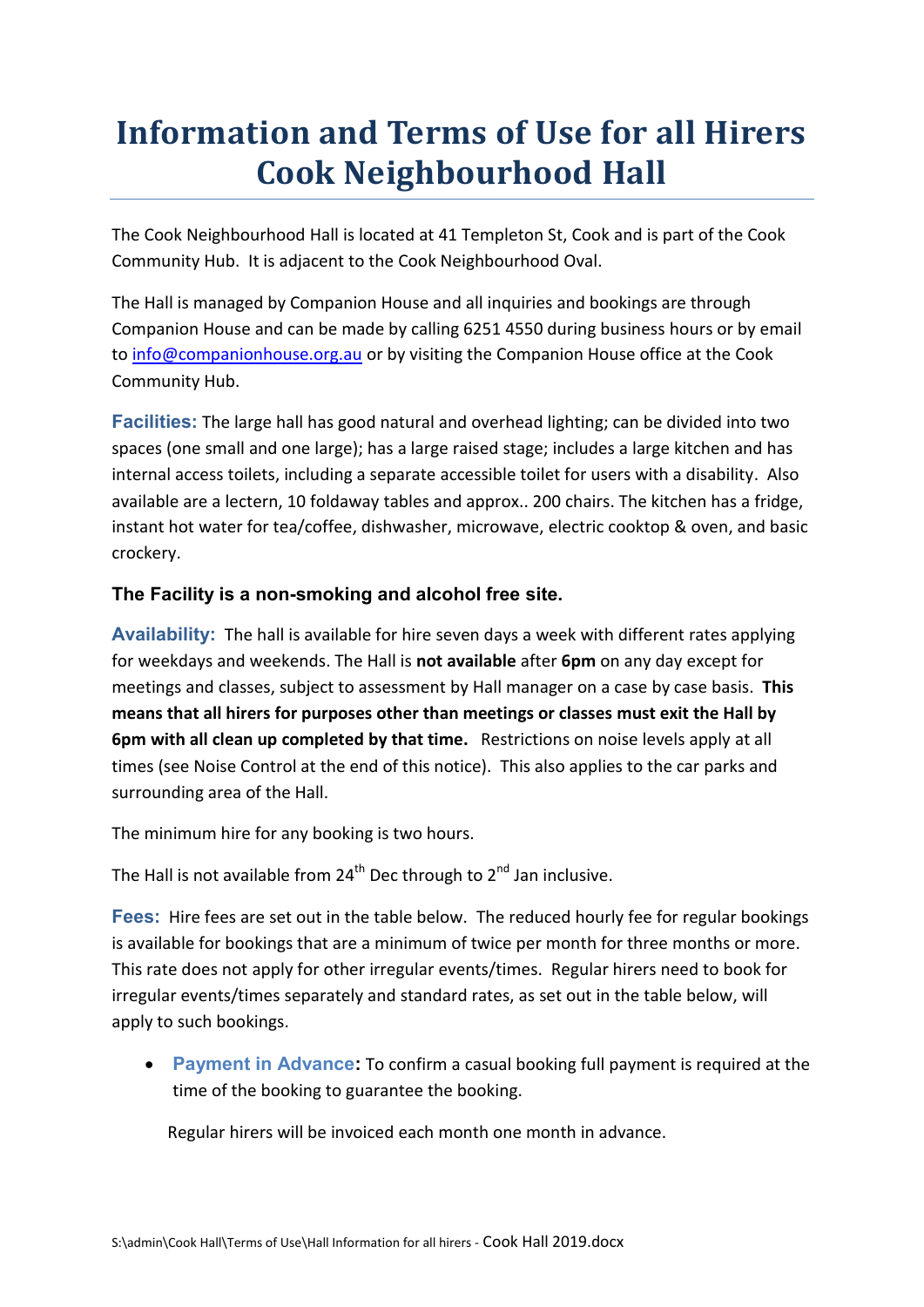Payment can be made by cash, cheque or direct deposit to Companion House (BSB: 032730, Acc No: 141899). For direct deposit, please identify your transfer, eg: Hall Booking - J Smith. If the booking is made at short notice and direct deposit is being used proof of transfer will be required when picking up the keys.

 **Cancellations:** Casual bookings may be cancelled **10** days before the booking and a full refund will be made. Cancellations made **2-9** days before the booking will be charged at half the fees, and **no refunds** will apply for cancellations made within **48** hours of the booking.

Ongoing, regular bookings must be cancelled one month in advance unless otherwise negotiated by Companion House.

- **Bond**: In addition to the hire fee, a **\$500 Bond is payable on collection of the key**. This must be provided in cash or cheque when a hirer picks up the keys and will be returned when keys are returned, subject to confirmation that the Hall is clean and in good condition, with no damage to floor or equipment and no items supplied with the Hall have been removed/lost or damaged and that there are no other breaches of the Terms of Use.
- The bond will **NOT** be returned if there is any negligent damage to the Hall or facilities, or if the Hall, including kitchen and bathrooms, are not left in a clean and tidy condition. **The Bond may not be returned in full or at all if there is a breach of the conditions of use of the Hall** such as excess time beyond booked period or excessive noise and further bookings may not be accepted.
- Additional charges will be passed on to the hirer, subject to the circumstance of the damage or breach, where the cost to Companion House to rectify the issue exceeds the Bond.
- **Hirers are liable for any fines that arise as a result of infringement by the hirer of the law including noise infringement.** The notice about *Noise in residential areas* attached to this Terms of Use forms part of the Terms of Use.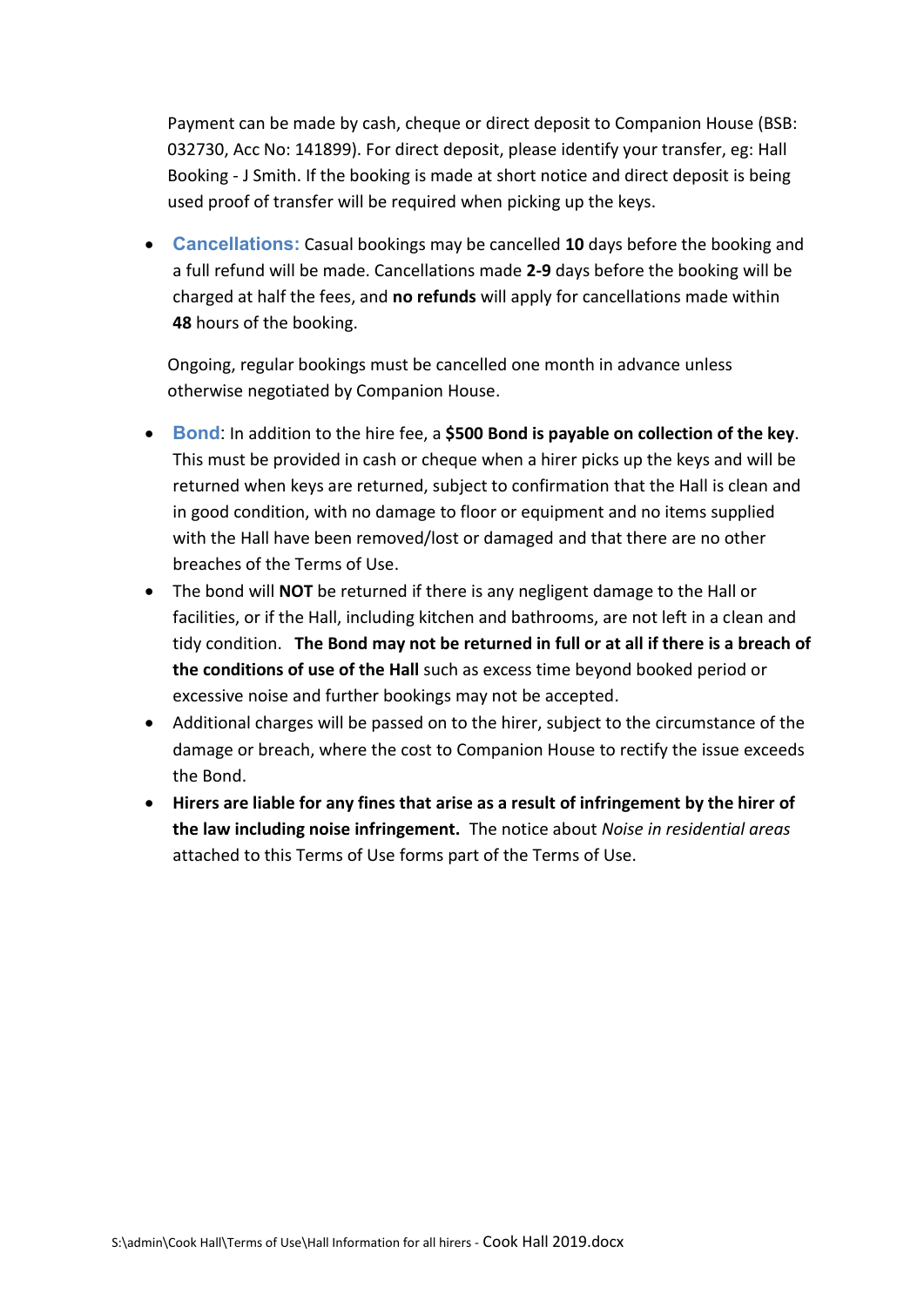### **HIRE CHARGES FOR 2019**

| <b>Hire Fees</b>  | Casual<br><b>Weekdays</b> | Regular<br><b>Weekdays</b> | Casual<br><b>Weekend/Public</b><br><b>Holidays</b> | Regular<br><b>Weekend/Public</b><br><b>Holidays</b> |
|-------------------|---------------------------|----------------------------|----------------------------------------------------|-----------------------------------------------------|
| <b>Non-Profit</b> | \$37/hr                   | \$27/hr                    | \$46 / hr                                          | \$31/hr                                             |
| Organisation or   |                           |                            |                                                    |                                                     |
| individuals       | \$160 / day               |                            | \$200 / day                                        |                                                     |
|                   | (9am to 6pm)              |                            | (9am to 6pm)                                       |                                                     |
|                   |                           |                            |                                                    |                                                     |
| Commercial /      | \$51/hr                   | \$37/hr                    | \$76 / hr                                          | \$46 / hr                                           |
| Government        |                           |                            |                                                    |                                                     |
| Organisation      | \$235 / day               |                            | \$340 / day                                        |                                                     |
|                   | (9am to 6pm)              |                            | (9am to 6pm)                                       |                                                     |
|                   | \$960 / week              |                            |                                                    |                                                     |

# Public holiday will be charged at weekend rates

**Insurance:** All hirers of the Hall must have Public Liability insurance of \$10 million. Proof must be provided to Companion House before picking up the keys.

**Refurbished Floor:** The ACT Government completed a major refurbishment of the floor of the Hall and care must be taken to ensure the floor continues to be kept in good condition. Chairs and tables must not be dragged across the floor and if activities include a lot of movement such as dancing, Hirers are asked to encourage people using the Hall to bring shoes or footwear to change into to minimise the risk of grit, stones etc being carried onto the Hall floor.

**Keys:** Keys need to be collected from Companion House reception during business hours the day before the booking. Keys must be returned within 24 hours of the booking. This applies to all bookings unless prior arrangements have been agreed to by Companion House.

**Security:** There is a security system in place, which must be deactivated when you enter the building and reactivated when you leave**. Hirers will be responsible for call out fees charged by our security company if the correct security procedures are not followed**, including securely locking all doors and windows at the end of the hire.

Instructions for the security system and emergency contact details will be provided to hirers when the key is picked up.

**Cleaning:** Cleaning equipment is provided in the kitchen. All facilities (main hall, kitchen and bathrooms) must be left clean and tidy, including all kitchenware cleaned and returned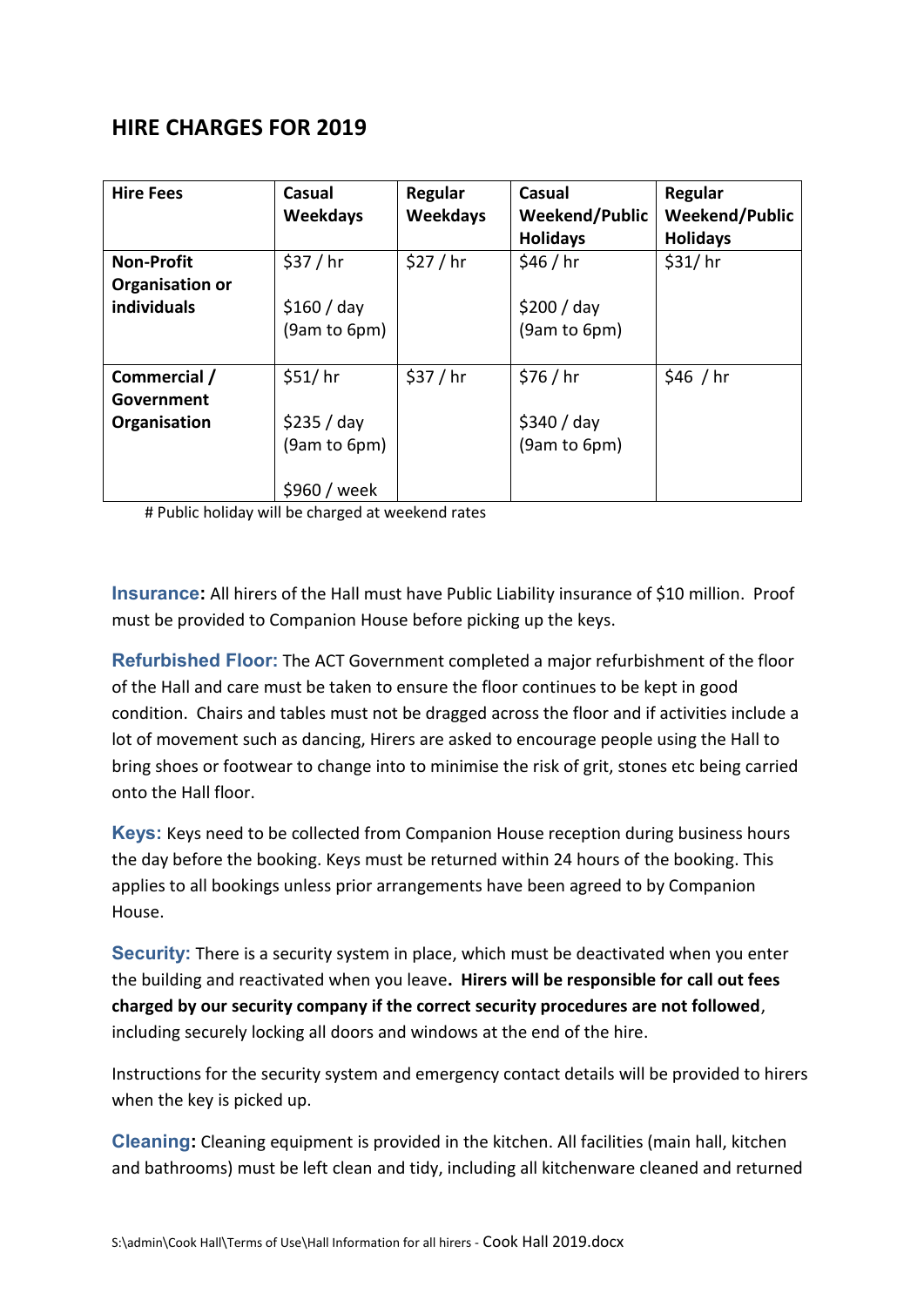to the cupboards, and chairs and tables neatly stacked in their original locations. Note chairs, tables and other items are **NOT** to be dragged across the floor. The Hall floor must be swept at the end of the hire. If items are placed in the dishwasher the dishwasher must be activated. Items are **NOT** to be left on the sink or benches to drain.

Rubbish must be bagged and disposed of in the large commercial waste bin located in the car park in the front of the hall. The black lidded bin is for garbage. The yellow lidded unit is for recyclable items only and no garbage bagged items should be put into this bin. If facilities are not clean, the bond will not be refunded.

**Damage and Repairs:** Companion House Hall Manager must be informed of any damage or repairs required. If damage is caused by negligence or misuse by the hirer the bond will not be refunded. Where damage is a result of negligence or deliberate misuse and exceed the bond the hirer will be invoiced for the additional cost. Hirers will be issued with a checklist and are requested to record any issues with the condition of the Hall at the beginning or end of the hire.

**Checklist:** Hirers will be issued with a checklist and are requested to record any issues with the condition of the Hall at the beginning or end of the hire. The Bond will not be returned if this completed checklist is not completed, signed by the Hirer and returned with the keys at the completion of the hire. An inspection of the Hall will be undertaken before the Bond is refunded.

**See items for Special Attention on the next page**